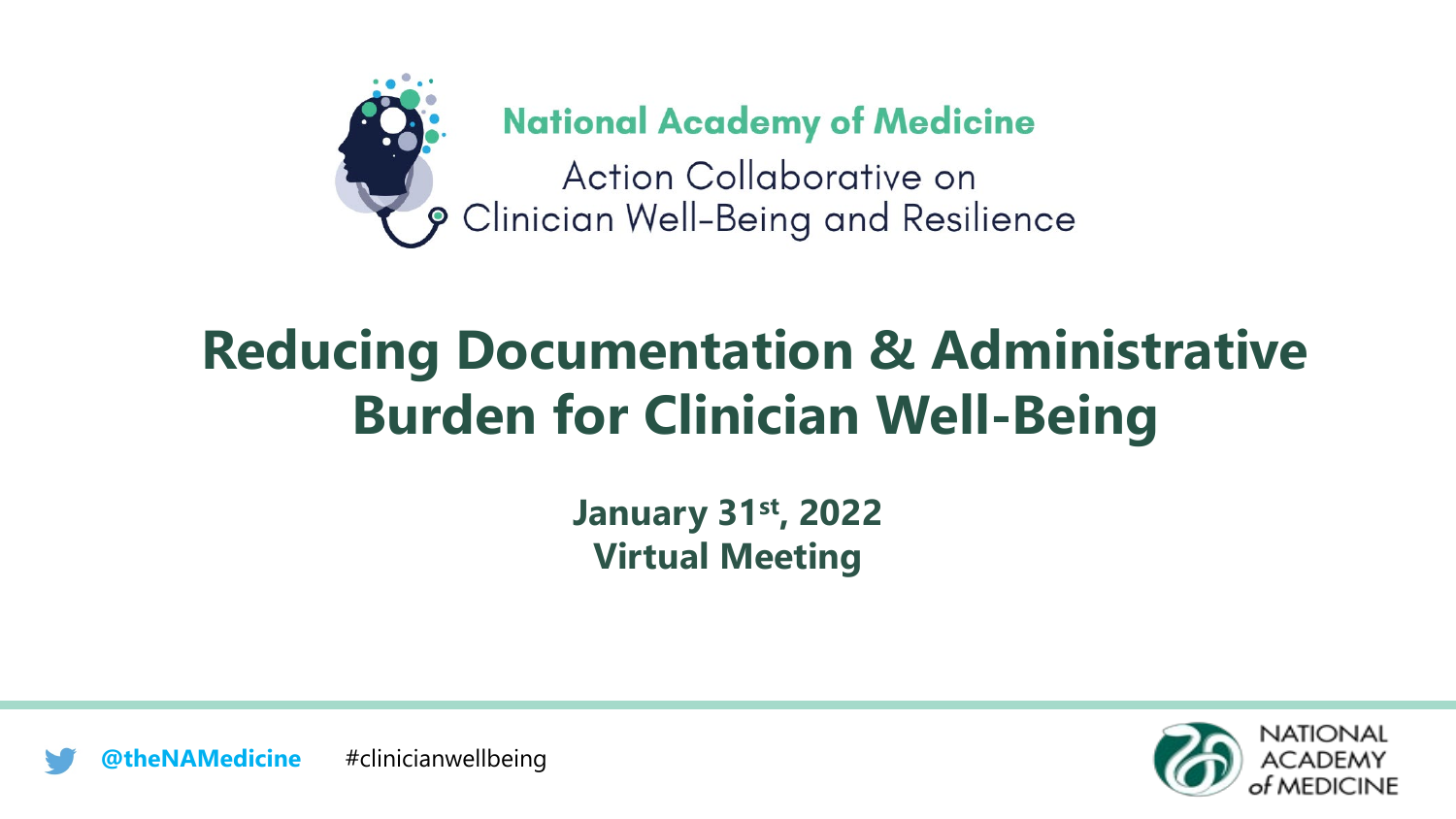## **Welcome Remarks**







#### **Victor Dzau, MD**

President, National Academy of Medicine

#### **Vivek Murthy, MD**

U.S. Surgeon General, Department of Health and Human Services

#### **Tait Shanafelt, MD**

Chief Wellness Officer and Associate Dean, Stanford Medicine



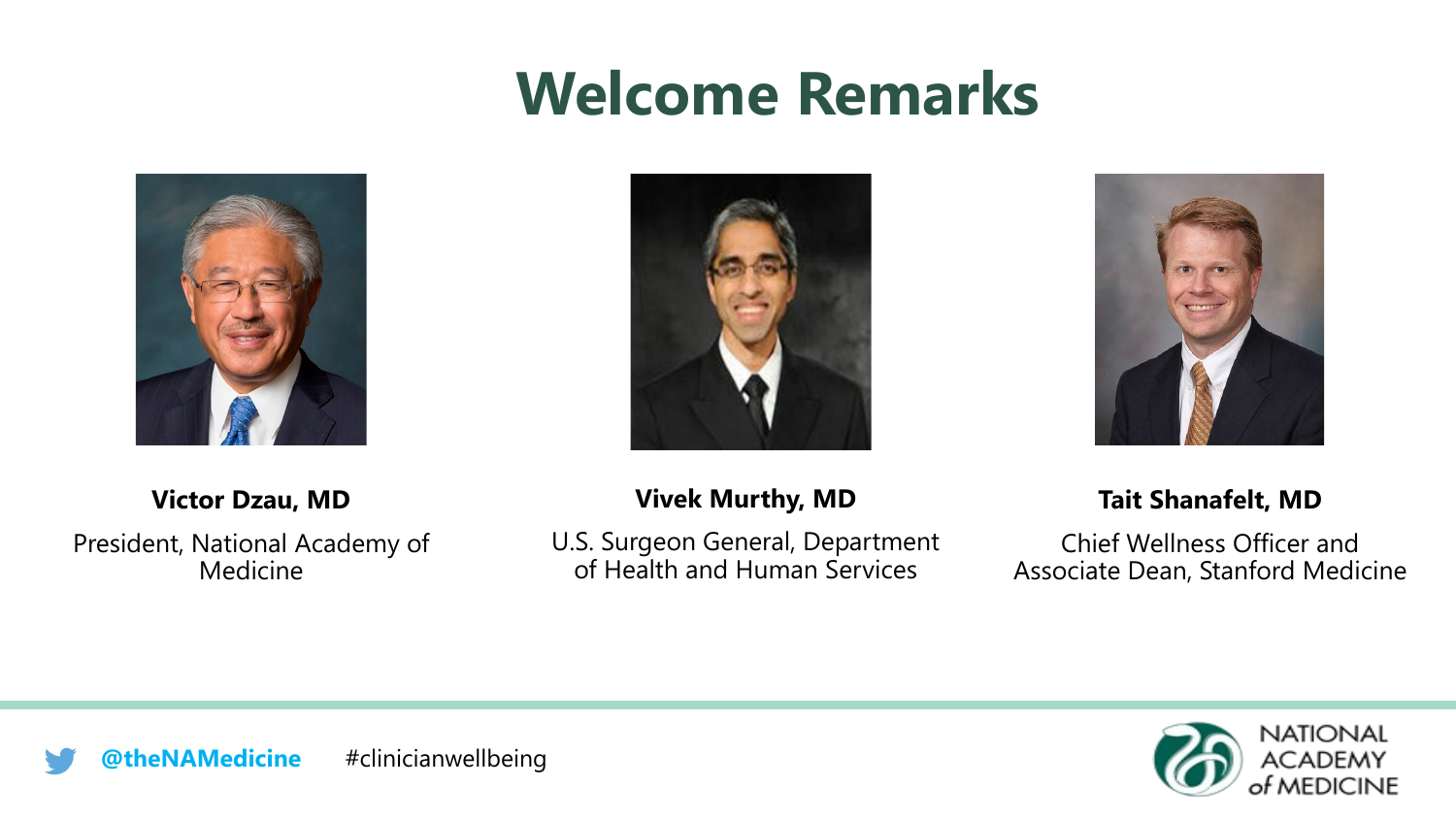### **Mobilizing National Stakeholders Working Group**



**Christine Cassel,** University of California, San Francisco *(co- lead)* **Jeffrey P. Gold,** University of Nebraska Medical Center *(co-lead)* **Tait Shanafelt,** Stanford Medicine *(co-lead)* **David Baker**, The Joint Commission **Alan Balch**, Patient Advocate Foundation **Andrea Borondy Kitts**, Rescue Lung Society **Kirk J. Brower,** University of Michigan **Helen Burstin,** Council of Medical Specialty Societies **Chia-Chia Chang,** CDC National Institute for Occupational Safety and Health **Robert A. Cherry,** UCLA Health System **Michael F. Collins,** UMass Medical School **Lotte Dyrbye,** Mayo Clinic **Jordyn Feingold,** Icahn School of Medicine at Mount Sinai **Susan Forneris,** National League of Nursing **Jessica Fried,** University of Michigan **Thomas Granatir,** American Board of Medical Specialties **Robert E. Harbaugh,** Penn State Health **Susan Hingle,** SIU School of Medicine and American College of **Physicians Joseph E. Kerschner,** Medical College of Wisconsin **Colleen Leners,** American Association of Colleges of Nursing

**Joseph E. Kerschner,** Medical College of Wisconsin **Colleen Leners,** American Association of Colleges of Nursing **Michael Maguire,** ChristianaCare and Alfred I. duPont Hospital for Children **Beverly Malone,** National League of Nursing **Barry Marx,** Centers for Medicare and Medicaid Services **Amy Nguyen Howell,** Optum **Lois Margaret Nora,** Northeast Ohio Medical University **Hal Paz,** Stony Brook Medicine **Lauren Peccoralo,** Icahn School of Medicine at Mount Sinai **Lewis G. Sandy,** UnitedHealth Group **Luke Sato,** CRICO **Javeed Sukhera,** Institute of Living and Hartford Hospital **John R. Raymond, Sr.**, Medical College of Wisconsin **Jon Ripp,** Icahn School of Medicine at Mount Sinai and CHARM **Margaret (Gretchen) Schwarze,** University of Wisconsin **Amy Vinson,** American Society of Anesthesiologists **David Weissman,** CDC National Institute for Occupational

Safety and Health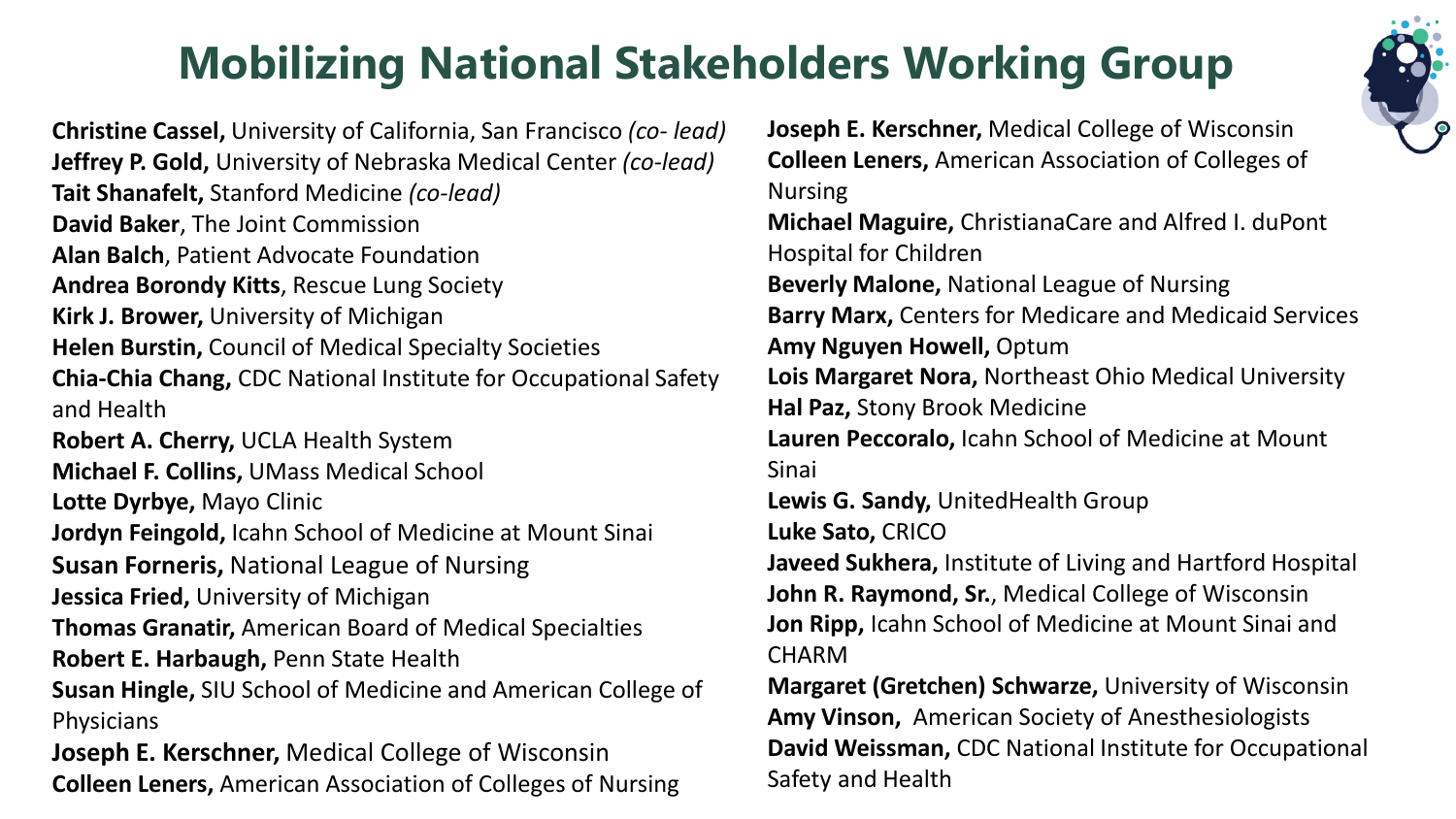## **Goals of the NAM Action Collaborative on Clinician Well-Being and Resilience**



- Raise visibility of clinician burnout, depression, moral injury, and suicide
- Improve understanding of challenges to clinician well-being
- Advance evidence-based, multidisciplinary solutions that will improve patient care by caring for the caregiver



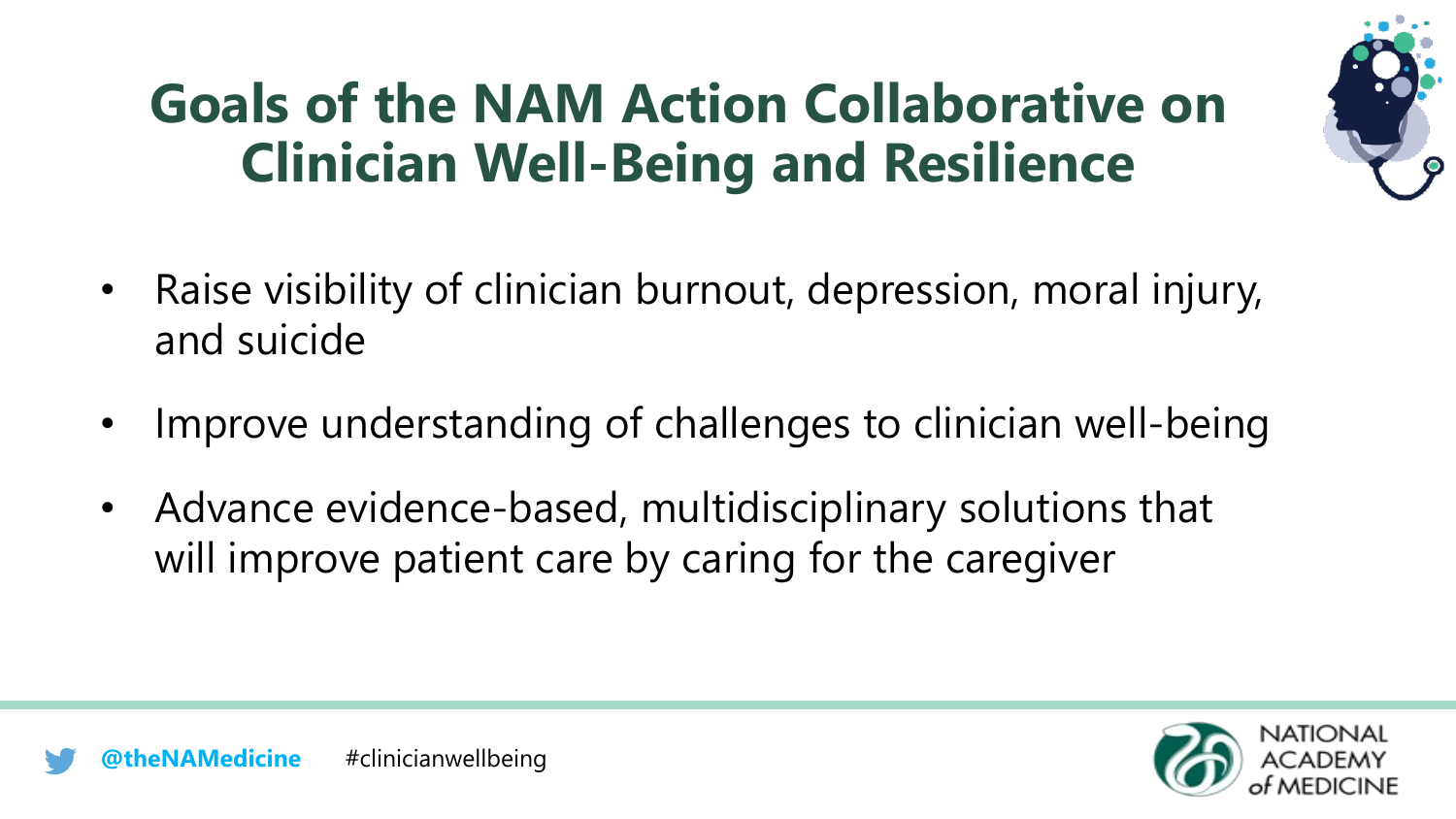#### **The Clinician Well-Being Collaborative (2017-2022):**  *From Building a Community around Clinician Well-Being to Creating a National Plan*

#### **Raising Visibility of Clinician Burnout, Depression, Moral Injury, and Suicide**

- Over 210 Network Organizations and 150+ Commitment statements
- Numerous publications in journals, press, magazines
- Breaking the "culture of silence" via stakeholder meetings, art show, public discourse

#### **Improving Baseline Understanding of Challenges to Clinician Well-Being**

- **Conceptual model** to better understand the factors affecting clinician well-being and resilience
- Discussion papers on **drivers of burnout, interventions to address burnout and improve well-being**, and **research gaps**
- The Clinician Well-Being **Knowledge Hub**

#### **Advancing Evidence-Based, Multidisciplinary Solutions to Improve Patient Care by Caring for the Caregiver**

- Engaging **CMS** to better align Evaluation and Management coding and documentation guidelines
- **Federation of State Medical Boards** revamped guidelines for disclosure of physical and mental health conditions
- Engaging **EHR vendors** to make modifications to reduce burden

#### **Laying the Foundation for Long-Term Culture Change**

- Case studies providing actionable guidance for organizations to implement well-being initiatives
- Influenced national trends:
	- o Chief Wellness Officers
	- o Clinician well-being integration into the culture of health professions education
	- o Many more organizations are measuring well-being and burnout and plan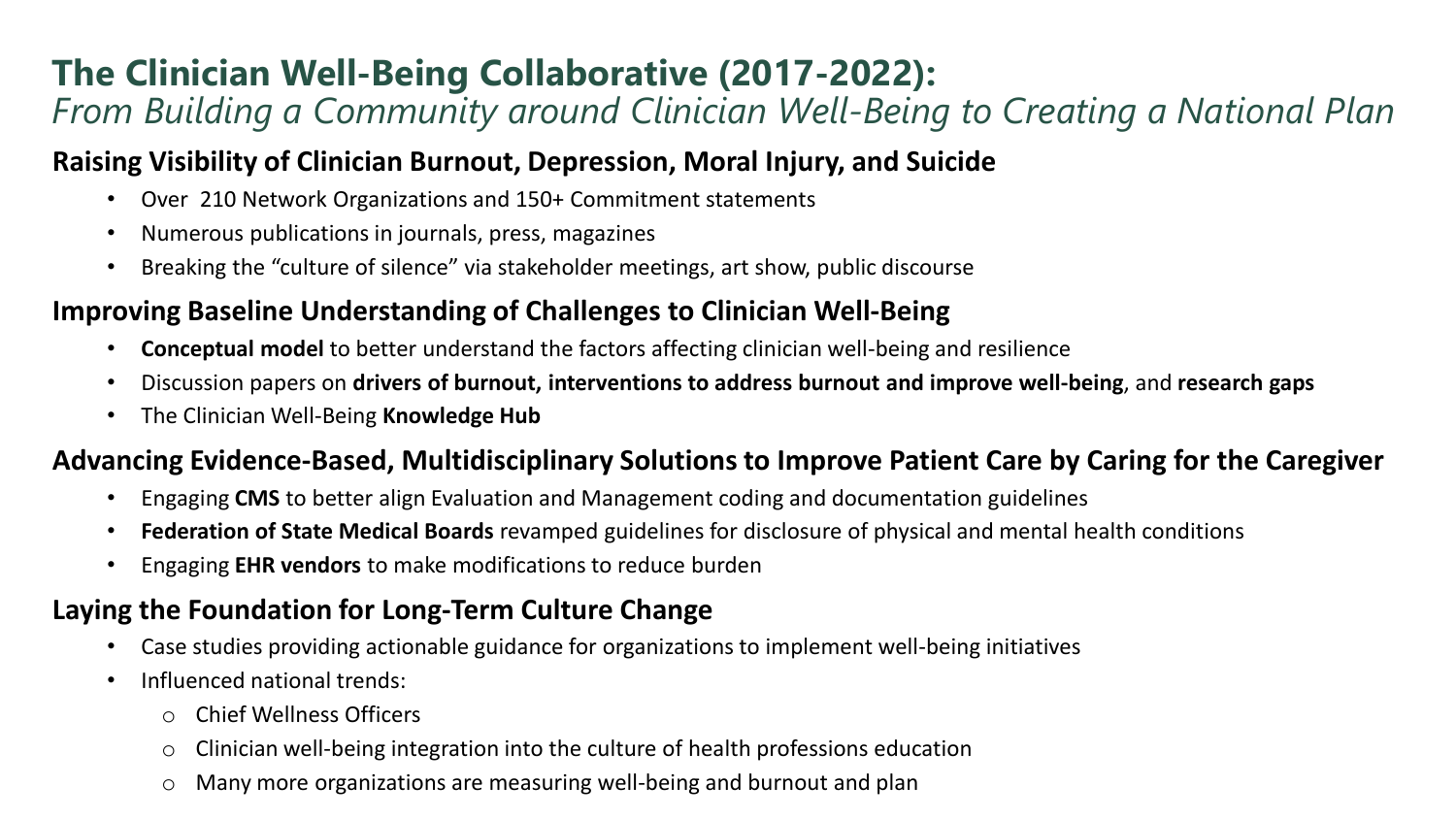### *We Stand with Our Nation's Health Care Workforce January 5, 2022* A Letter from the Clinician Well-Being Collaborative



**"We can all agree that dedication to caring for others shouldn't come at the cost of one's health and wellbeing…. We must strive to shift from this reality, to one where every health care worker is able to experience joy in their workplace and knows that they are valued."**

- *Steering Committee on behalf of the entire Clinician Well-Being Collaborative*

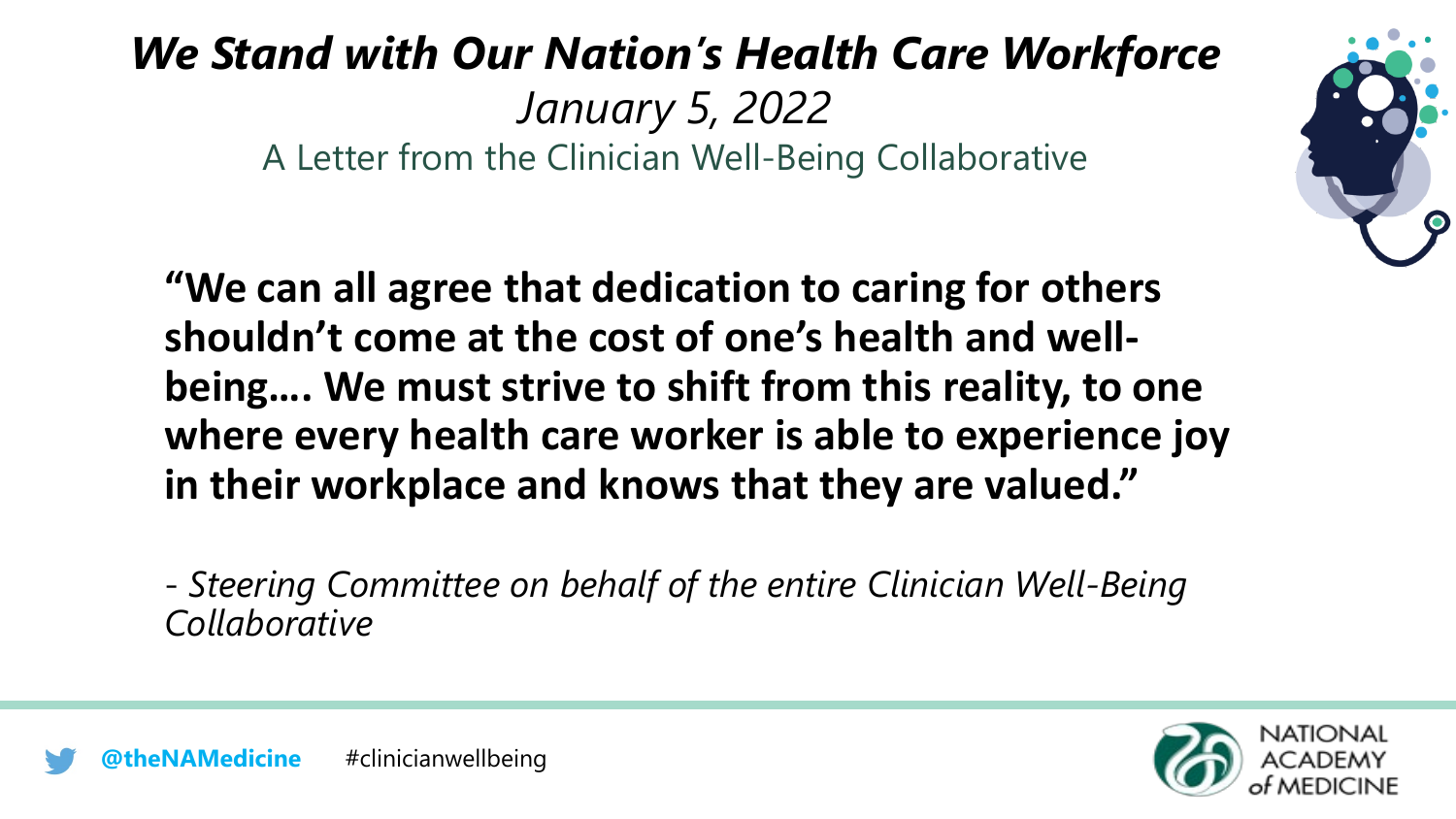### **The Clinician Well-Being Collaborative's Work in 2022**



- **Developing a National Plan to support clinician well-being**
	- Build upon the 2019 NAM consensus report, *Taking Action Against Clinician Burnout: A Systems Approach*
	- Be applicable, practical and actionable for national stakeholders in the context of COVID-19 and its effects on the health care system, and other phenomena such as the Great Resignation
- **Deploying available tools to the frontlines now through a Resource Compendium website**
- **Engaging health systems to develop wellness action plans addressing their current challenges and sharing their pathways to solutions with the field**
- **Mobilizing key stakeholders to take up actions in the National Plan**

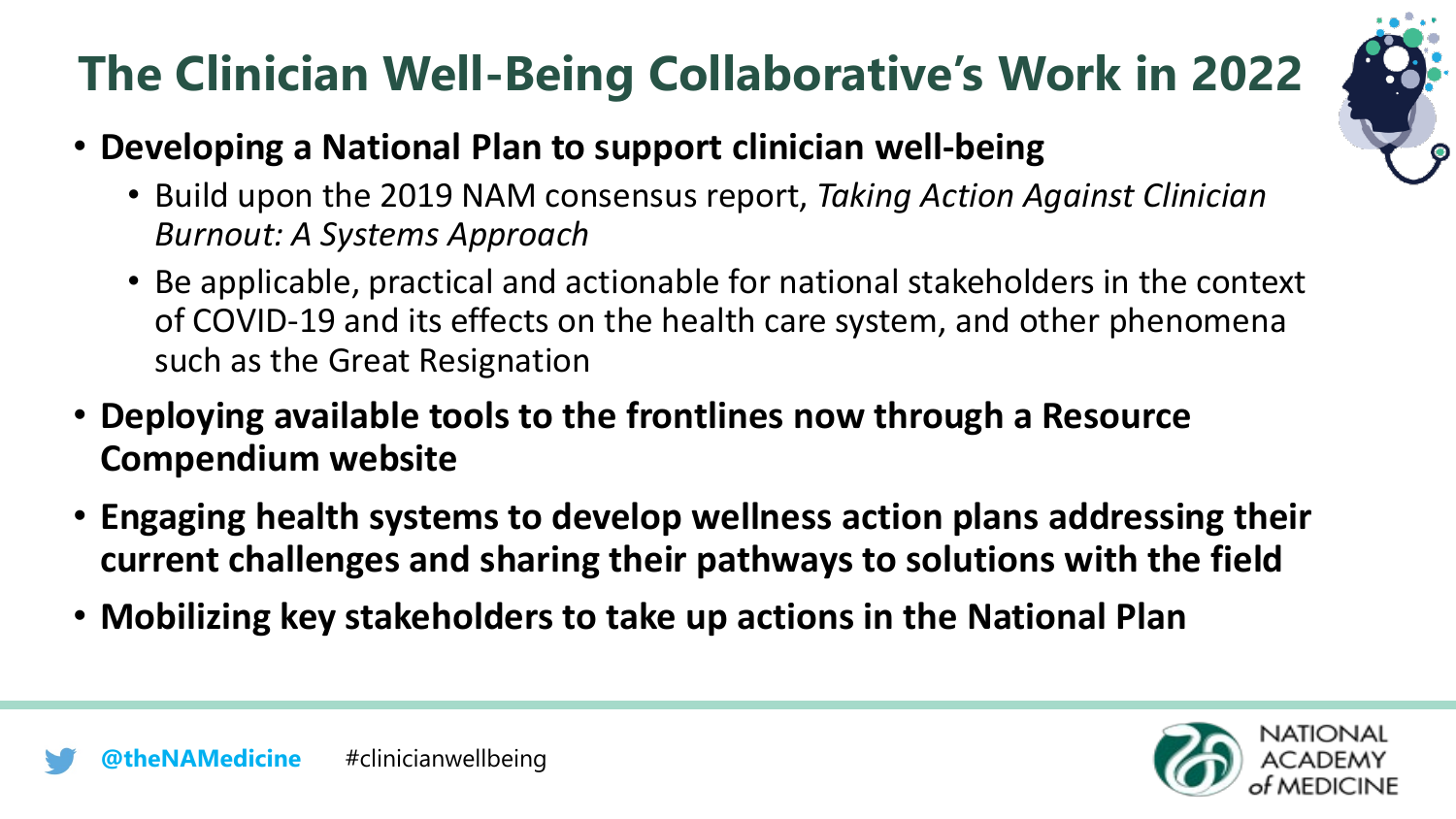### **Meeting Objectives**



The overarching objective of this meeting is to take the principles of implementing the E/M CPT code changes and documentation related administrative burden, and apply them to the broader concept of putting policy change into action.

- Discuss successes and challenges in operationalizing documentation policy change
- Examine the impact of these specific coding revisions on administrative burden
- Identify opportunities to inform the process of policy change on a broader scale